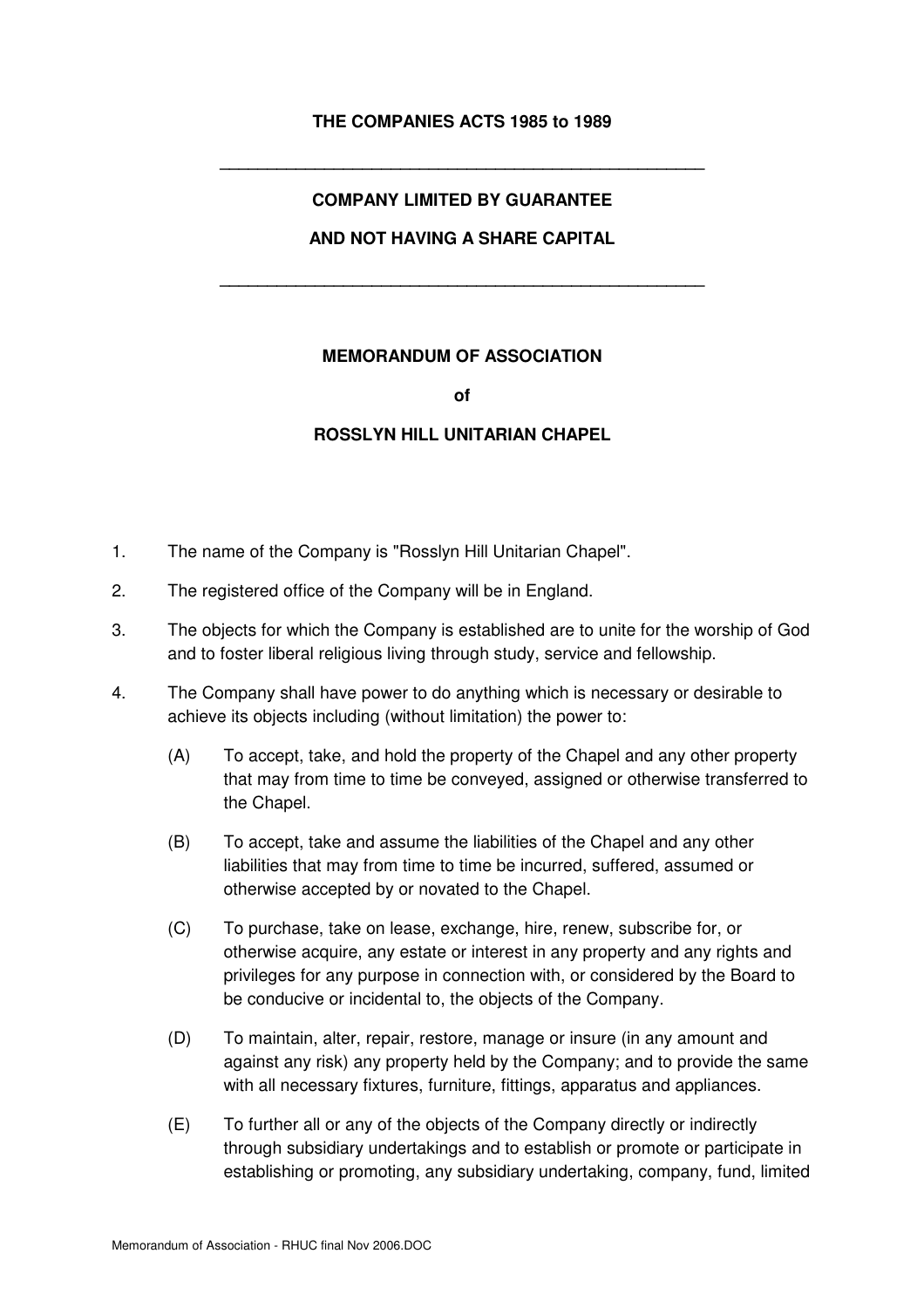liability partnership or trust and to subscribe for purchase or otherwise acquire or hold securities of (or interests in) any company fund, limited liability partnership or trust, in each case whether or not such subsidiary undertaking, company, fund, limited liability partnership or trust has or promotes or carries on activities falling within the objects of the Company or objects similar to them.

- (F) To grant licences, easements, options and other rights over, or to sell, lease or in any other manner deal with or dispose of all or any part of or any right or interest in, the undertaking, property, rights and effects held by the Company, upon such terms (including the giving of warranties, indemnities, guarantees or undertakings) as the Board may think fit.
- (G) To develop and turn to account any land in which the Company is interested or acquires and, in particular by preparing it for building purposes, constructing, altering, pulling down, decorating, maintaining, furnishing, fitting up and improving the land.
- (H) To invest all or any part of the capital or income held by the Company not immediately required for the objects of the Company and to sell, realise and deal in any such investments as may be permitted by law.
- (I) To receive money on deposit or loan (with or without allowance of interest) and, subject to any consents that may be required, to borrow or otherwise raise money whether with or without security; to secure the payment by the Company or any other person of money by mortgage, charge, pledge or lien or in any other manner, either with or without the Company receiving any consideration or advantage; to mortgage, charge, pledge or otherwise grant security over all or any of the property held by the Company; and to give warranties, indemnities, guarantees or undertakings in support of any obligation of the Company or any other person in connection with any of the objects of the Company.
- (J) To advance and lend money with or without security and to guarantee the performance of the contracts or obligations of any person; and to give any warranties, indemnities, guarantees or undertakings on account of any covenants, promises, pledges, assurances or trusts that might be undertaken by the Company or in connection with any agreement or arrangement whatsoever, whether or not the Company is a party to the same.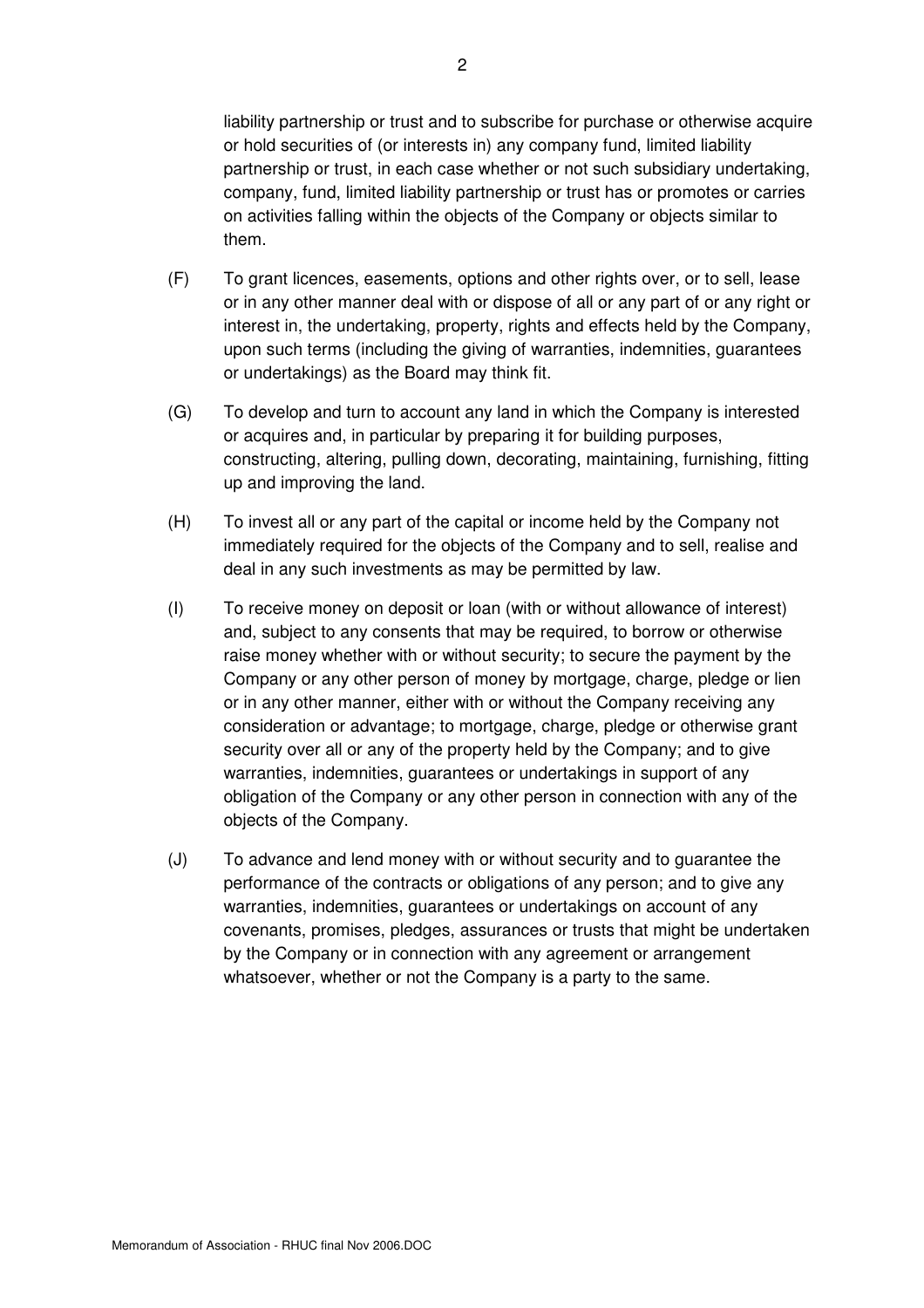- (K) To provide by way of grant, donation, gift or otherwise (and whether or not for valuable consideration, money or money's worth), goods, services or other assistance or support to any person in connection with any of the objects of the Company.
- (L) Subscribe to become a member of or amalgamate or co-operate with any other non-profit making organisation whose objects are similar to the Company's and whose constitution prohibits the distribution of its income and property amongst its members and to acquire and/or undertake all or any of such property assets liabilities and engagements.
- (M) To receive and apply money and other property from persons desiring to promote the objects of the Company on such terms as shall be thought desirable by the Board; and to hold funds in trust for the same.
- (N) To institute, conduct, defend, or compromise legal proceedings by and against the Company, or its respective officers or employees as such.
- (O) To do and authorise to be done all acts, deeds, or assurances that may be necessary to register the Company or any interest of the Company in any property in any place as may in the opinion of the Board be necessary or desirable.
- (P) To employ any person as an employee of the Company; to grant pensions, other benefits and gratuities to, and provide for the welfare of, any persons who are or at any time have been employees of the Company but who have not been or are not members of the Board, and the families, relations, connections or dependants of any such persons; to establish or support funds and bodies that may be considered likely to benefit any such persons or otherwise advance the interests of the Company; and to institute or contribute to pension schemes and to act as a trustee of such schemes.
- (Q) To draw, make, accept, endorse, negotiate, discount, execute and issue promissory notes, bills of exchange, debentures, securities and other negotiable or transferable instruments.
- (R) To the extent permitted by law, to indemnify, or purchase and maintain insurance for or for the benefit of any person who is or was at any time an officer or employee of the Company or any other body under the control of the Company, against any liability incurred by such person in relation to or in connection with their duties, powers or offices in relation to the Company or any such other body.
- (S) To do all such other lawful things as the Board may think incidental or conducive to any of the above objects.

In this Memorandum: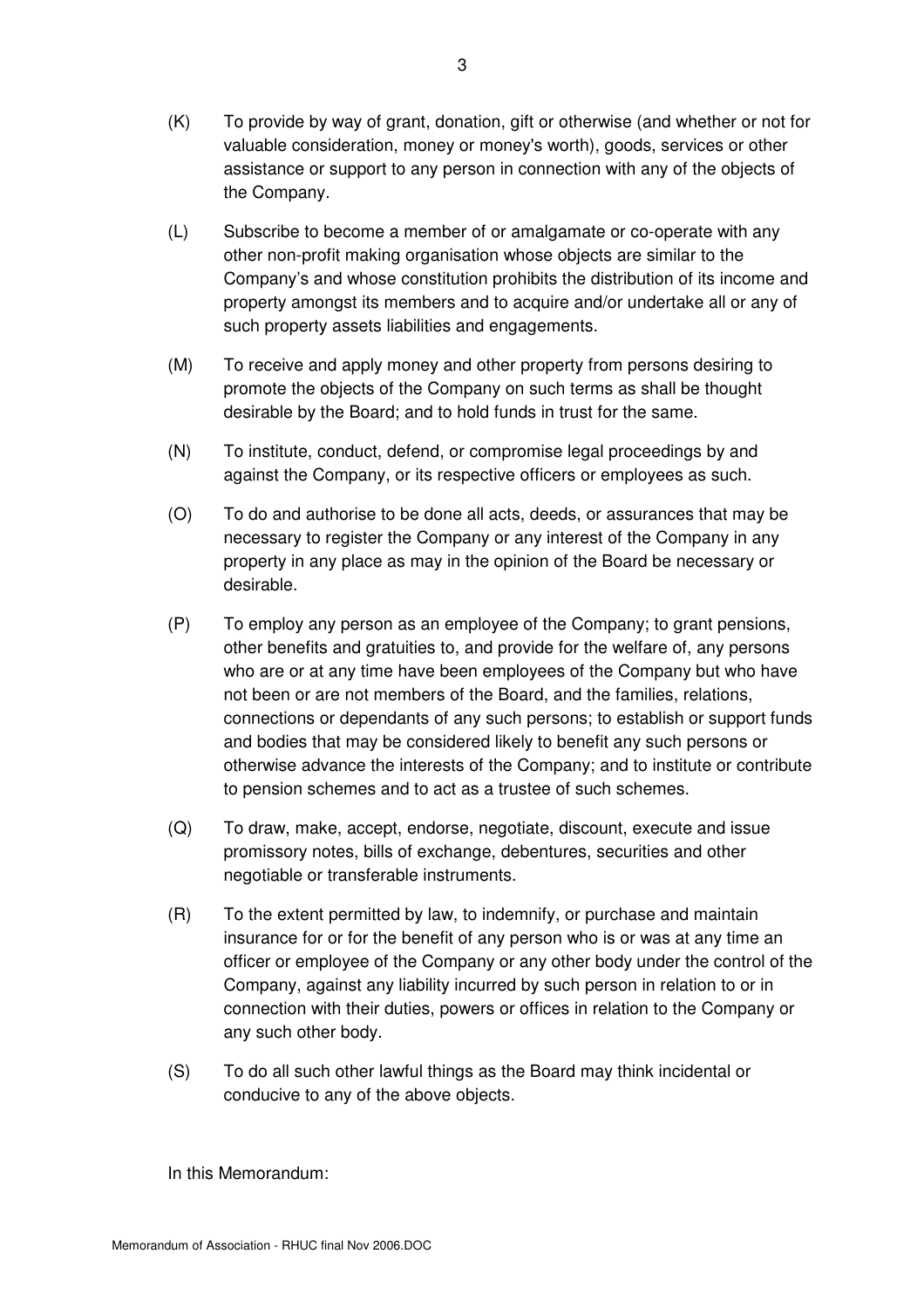**"Board"** means the Board of Directors of the Company;

"**Chapel**" means the charitable trust constituted by an indenture dated 25 July 1862 executed by Edmund Kell Blyth (1) and Russell Scott and others (2), as varied by a supplemental deed dated 8 December 1996 executed by David Taggart;

**"Director"** means a member for the time being of the Board;

**"Member"** means those persons who are, for the time being, the members of the Company.

5. The income and property of the Company, whenever derived, shall be applied solely towards the promotion of the objects of the Company as set out in this Memorandum of Association, and no portion it shall be paid or transferred, directly or indirectly, by way of dividend, bonus or otherwise howsoever by way of profit, to the Members of the Company.

Provided that nothing in this Memorandum of Association shall prevent any payment in good faith by the Company;

- (a) of the usual professional charges for business done by any Director who is a solicitor, accountant or other person engaged in a profession, or by any partner of that Member, when instructed by the Company to act in a professional capacity on its behalf, provided that at no time shall a majority of the Directors benefit under this provision and that a Director shall withdraw from any meeting at which their appointment or remuneration, or that of their partner is under discussion;
- (b) of reasonable and proper remuneration to any Member, officer or servant of the Company not being a Director for any services rendered to the Company;
- (c) of interest on money lent by any Member of the Company or any Director at a reasonable and proper rate per annum to be determined by the Directors;
- (d) of reasonable and proper rent for premises demised or let by any Member of the Company or any of its Directors,
- (e) to any director of reasonable and proper out-of-pocket expenses; and
- (f) of any premium in respect of any insurance or indemnity to cover the liability of the officers of the Company (or any of them) which by virtue of any rule of law would otherwise attach to them in respect of any negligence, default, breach of duty or breach of trust of which they may be guilty in relation to the Company, provided that any such insurance or indemnity should not extend to any claim arising from fraud, wrongdoing or wilful neglect or default on the part of the officers of the Company (or any of them).
- 6. If upon the winding up or dissolution of the Company there shall remain, after the satisfaction of all its debts and liabilities, any property whatsoever, the same shall not be paid to or distributed amongst the Members of the Company, but shall be given or transferred to (or at the written direction of) The British and Foreign Unitarian Association (Incorporated) or any successor body to be used for purposes similar to the objects of this Company.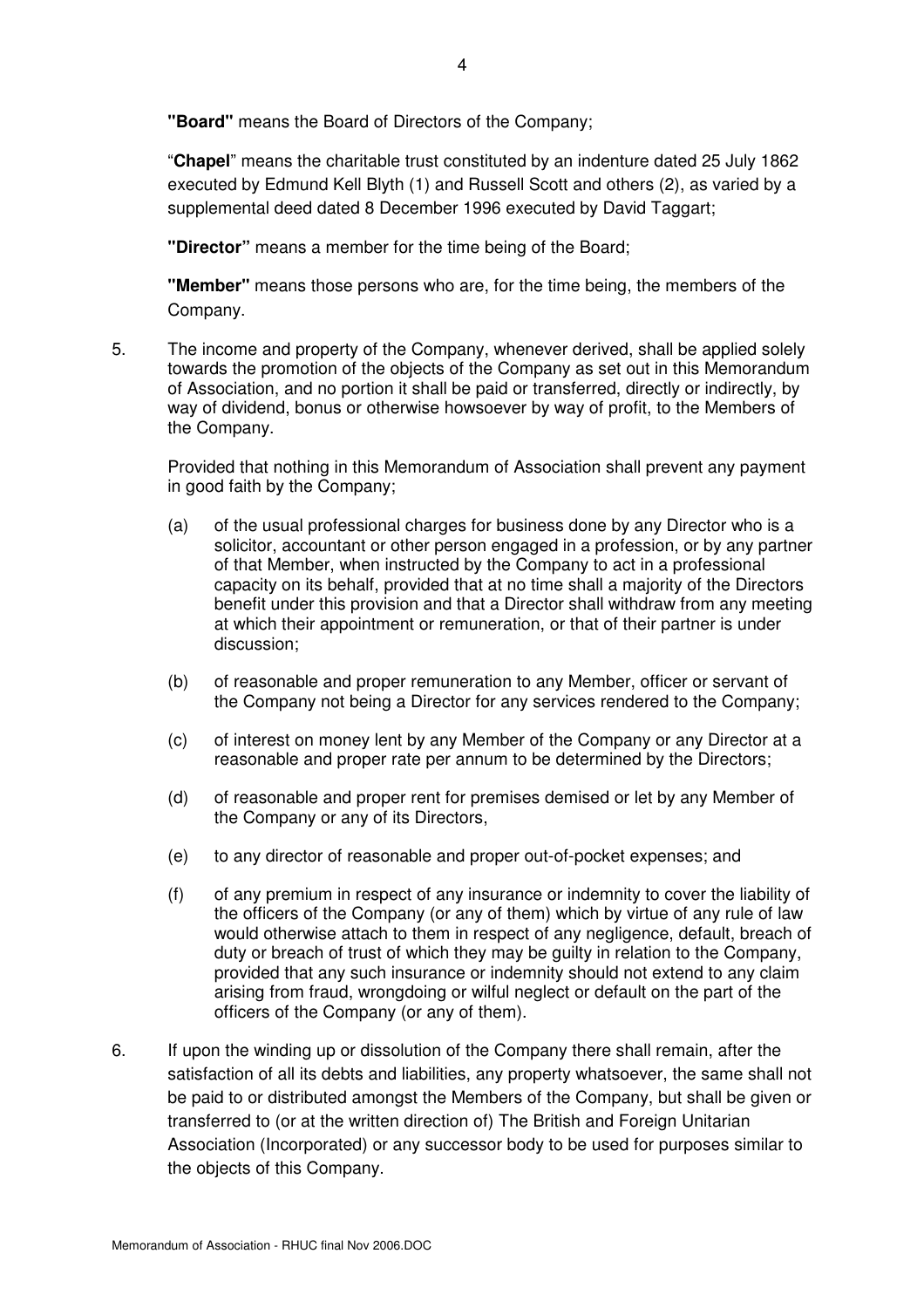- 7. The liability of members is limited.
- 8. Every Member of the Company undertakes to contribute such amount as may be required (not exceeding one pound) to the assets of the Company if it should be wound up while he or she is a Member or within one year after he or she ceases to be a Member for payment of the debts and liabilities of the Company contracted before he or she ceases to be a member, and of the costs, charges and expenses of winding up, and for the adjustment of the rights of the contributories amongst themselves.